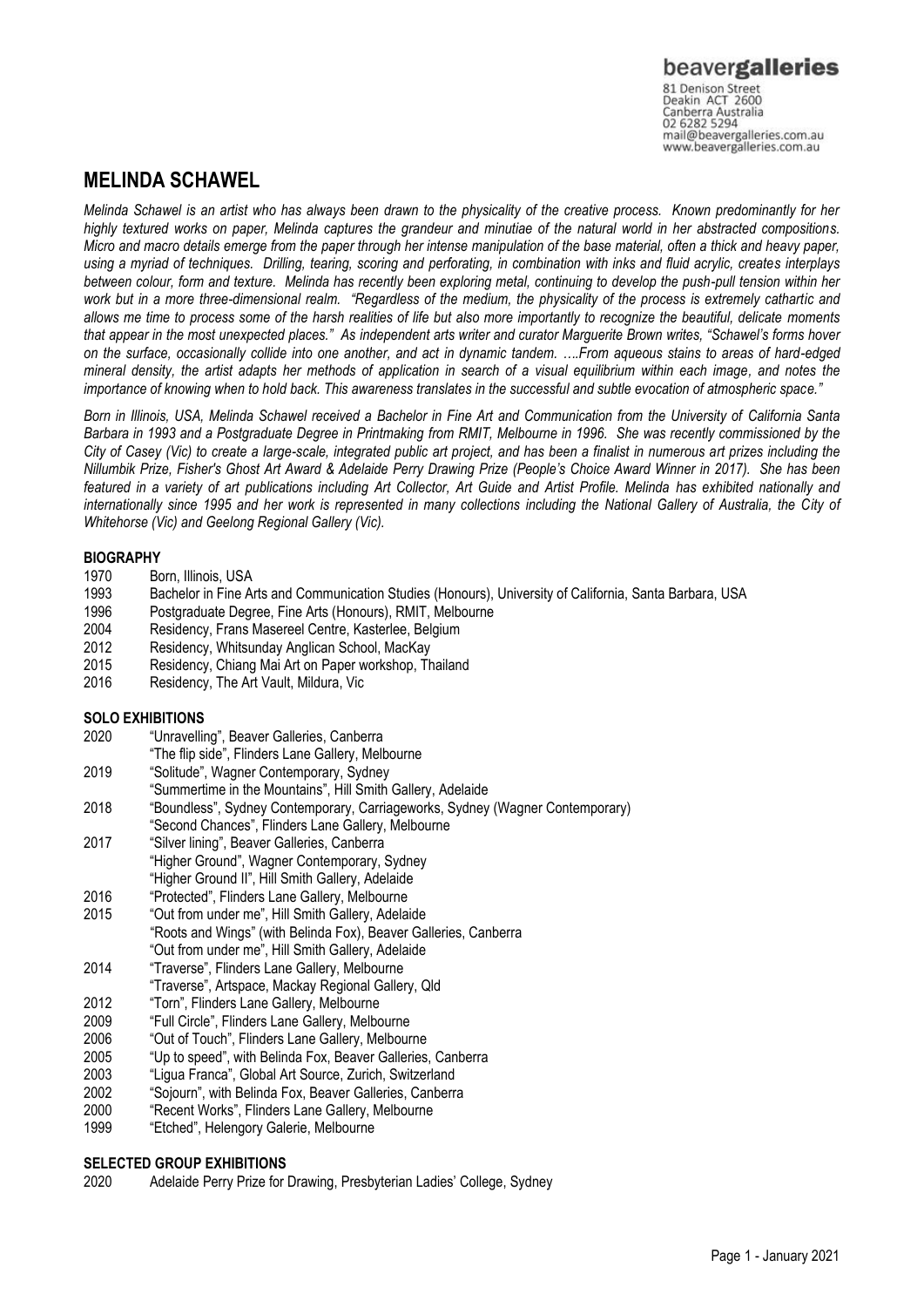# beavergalleries

Particularly Density<br>Deakin ACT 2600<br>Canberra Australia<br>20 6282 5294<br>Manus beavergalleries.com.au www.beavergalleries.com.au

| 2019<br>2018 | "Paper: cut, stain, fold, press", Beaver Galleries, Canberra<br>"Subterrain, The Organic Sublime", FLG POPup, Collins Place, Melbourne |
|--------------|----------------------------------------------------------------------------------------------------------------------------------------|
|              | Art Central Art Fair (Hill Smith Gallery), Central, Hong Kong                                                                          |
|              | Collins Place Summer Prize, Melbourne                                                                                                  |
| 2017         | Whyalla Art Prize, Country Arts SA, Port Adelaide, SA                                                                                  |
|              | Denfair, Melbourne (Flinders Lane Gallery),                                                                                            |
|              | Adelaide Perry Drawing Prize, Presbyterian Ladies' College, Sydney                                                                     |
| 2016         | "Works on paper", Hill Smith Gallery, Adelaide<br>"Of Colour and Light", Yarra Sculpture Gallery, Abbotsford, Vic                      |
|              | "The Nillumbik Prize", Montsalvat, Eltham, Vic                                                                                         |
| 2015         | "Small works", Beaver Galleries, Canberra                                                                                              |
|              | "Magical", Neospace, Collingwood, Vic                                                                                                  |
|              | "Fisher's Ghost Art Award", Campbelltown Arts Centre, NSW                                                                              |
|              | "Drawing: A Fundamental Liberation V", Wagner Gallery, Sydney                                                                          |
|              | "The Nillumbik Prize", Montsalvat, Melbourne                                                                                           |
|              | "Direction now", Wagner Gallery, Sydney                                                                                                |
| 2014         | "The Portrait Show", Flinders Lane Gallery, Sydney                                                                                     |
| 2013         | "The Nillumbik Prize", Montsalvat, Melbourne                                                                                           |
|              | "Grounded", Australian High Commission, Singapore                                                                                      |
| 2012         | "Fisher's Ghost Art Award", Campbelltown Art Centre                                                                                    |
| 2010         | "Four Squared", Gallery SPACE, Savanna, GA, USA                                                                                        |
| 2009         | "Obra Grafica Murta Edicions", Collegi d'Aparelladors, Barcelona, Spain                                                                |
|              | "Four Squared", University Gallery, UNF, USA                                                                                           |
|              | "20Plus", Flinders Lane Gallery, Melbourne                                                                                             |
|              | "Paper works", Gallery RFD, Swainsboro, GA                                                                                             |
| 2008         | "Surface Tension", Flinders Lane Gallery, Melbourne                                                                                    |
|              | "The Perfumed Collection", Flinders Lane Gallery, Melbourne                                                                            |
| 2007         | "Christmas Collection", Beaver Galleries, Canberra<br>"50", Exchange Folio, Geelong Gallery, VIC                                       |
|              | "Pure", Flinders Lane Gallery, Melbourne                                                                                               |
| 2006         | "Treasures", Flinders Lane Gallery                                                                                                     |
|              | "Melbourne Art Fair", with Flinders Lane Gallery                                                                                       |
|              | "Meeting Place, Keeping Place", George Adams Gallery, Arts Centre, Melbourne                                                           |
|              | "Slowly, Slowly", Kudos Gallery, Sydney                                                                                                |
| 2005         | "Art Sydney 05", Sydney                                                                                                                |
| 2004         | "Ausstellung in der Kupferdruckwerkstatt, Zurich, Germany                                                                              |
| 2003         | "Del Mar", Uliturburo Schaufensterprogramm, Bern, Switzerland                                                                          |
|              | "Grafik und mehr", Galerie Vostry, Erfurt, Germany                                                                                     |
| 2002         | "Works on paper", Global Art Source, Zurich, Switzerland                                                                               |
|              | "Land-line", Port Jackson Press Australia, Melbourne                                                                                   |
|              | "Crossroads", Broken Hill Regional Gallery, VIC                                                                                        |
|              | "Confluence", Warnambool Regional Gallery, VIC                                                                                         |
|              |                                                                                                                                        |

# **AWARDS / COMMISSIONS**

- 2020 Finalist, Adelaide Perry Prize for Drawing, Presbyterian Ladies' College, Sydney
- 2017 Finalist and People's Choice award, Adelaide Perry Drawing Prize, Presbyterian Ladies' College, Sydney Finalist, Whyalla Art Prize, Country Arts South Australia, Port Adelaide
- 2016 Finalist, The Nillumbik Prize, Montsalvat, Melbourne
- 2013 Finalist, The Nillumbik Prize, Montsalvat, Melbourne
- 2012 Finalist, Fisher's Ghost Art Award, Campbelltown Arts Centre, NSW
- 2002 Pat Corrigan Artist's Grant (NAVA)

### **PUBLICATIONS**

- 2020 "Scratching beneath the surface", Sasha Grishin, *Canberra Times*, 22 August
- 2019 "Many magical ways to use paper", Kerry-Anne Cousins, *Canberra Times*, 16 August "Do More Art. INK", Bridget Davies, Laurence King Publishing Limited, London, UK
- 2018 "Under 10K", Helen McKenzie, Sydney Contemporary special edition, *Art Collector Magazine*